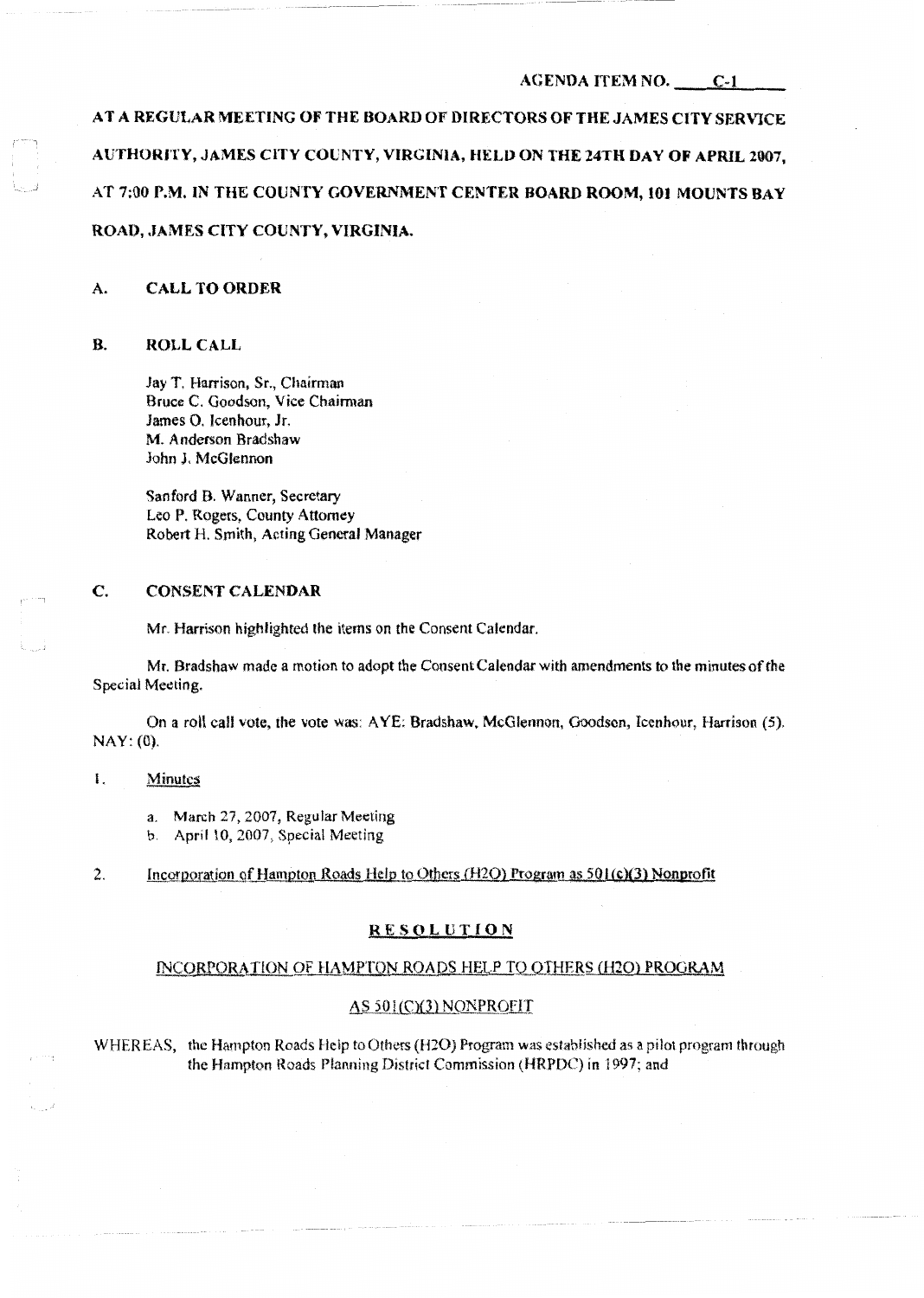- WHEREAS, the James City Service Authority (JCSA) has participated in the H20 Program since it was established as a regional program through HRPDC in 1999; and
- WHEREAS, the H20 Program is designed to provide financial assistance to families in danger of losing water service due to an inability to pay their water bill because of a family crisis, such as a death, illness, or loss of employment; and
- WHEREAS, funding to support the financial assistance furnished through the H20 Program is provided by voluntary donations from citizens throughout the Hampton Roads Region and it is believed that donations to the H20 Program are likely to increase if donations were tax deductible allowing for increased assistance to Hampton Roads residents; and
- WHEREAS, incorporation of the H2O Program as a  $501(c)(3)$  nonprofit corporation is necessary to ensure that donations to the Program are tax deductible; and
- WHEREAS. the JCSA desires to continue participating in the H20 Program.
- NOW, THEREFORE, BE IT RESOL VEO that the Board of Directors of the James City Service Authority, James City County, Virginia, will continue participating in the H20 Program and urges the other communities of Hampton Roads to join in this endeavor.
- BE IT FURTHER RESOLVED that the JCSA requests HRPOC proceed with incorporation of the H20 Program as a  $501(c)(3)$  Corporation under the laws of the Commonwealth of Virginia and the provisions of the Internal Revenue Code.
- BE IT FURTHER RESOLVED that the JCSA designates the General Manager, James City Service Authority, to serve as a Director of the H20 Program in accordance with the Bylaws of the Corporation.
- 3. Bid Award Mosby Drive Sewer Main Replacement Project

## RE§OLUTION

# BID AWARD - MOSBY DRIVE SEWER MAIN REPLACEMENT PROJECT

- WHEREAS, the bid to replace 410 feet of sewer main along Mosby Drive was advertised and publicly opened; and
- WHEREAS, four firms submitted bids on the project with Stauch Dasher Group, LLC being the lowest responsive and responsible bidder. Staff recommends awarding the Mosby Drive Sewer Main Replacement Project to Stauch Dasher Group, LLC for a contract price of \$185,000.
- NOW, THEREFORE, BE lT RESOLVED that the Board of Directors of the James City Service Authority, James City County, Virginia, awards the bid for the Mosby Drive Sewer Main Replacement Project to the firm submitting the lowest responsive bid - Stauch Dasher Group, LLC for \$185,000.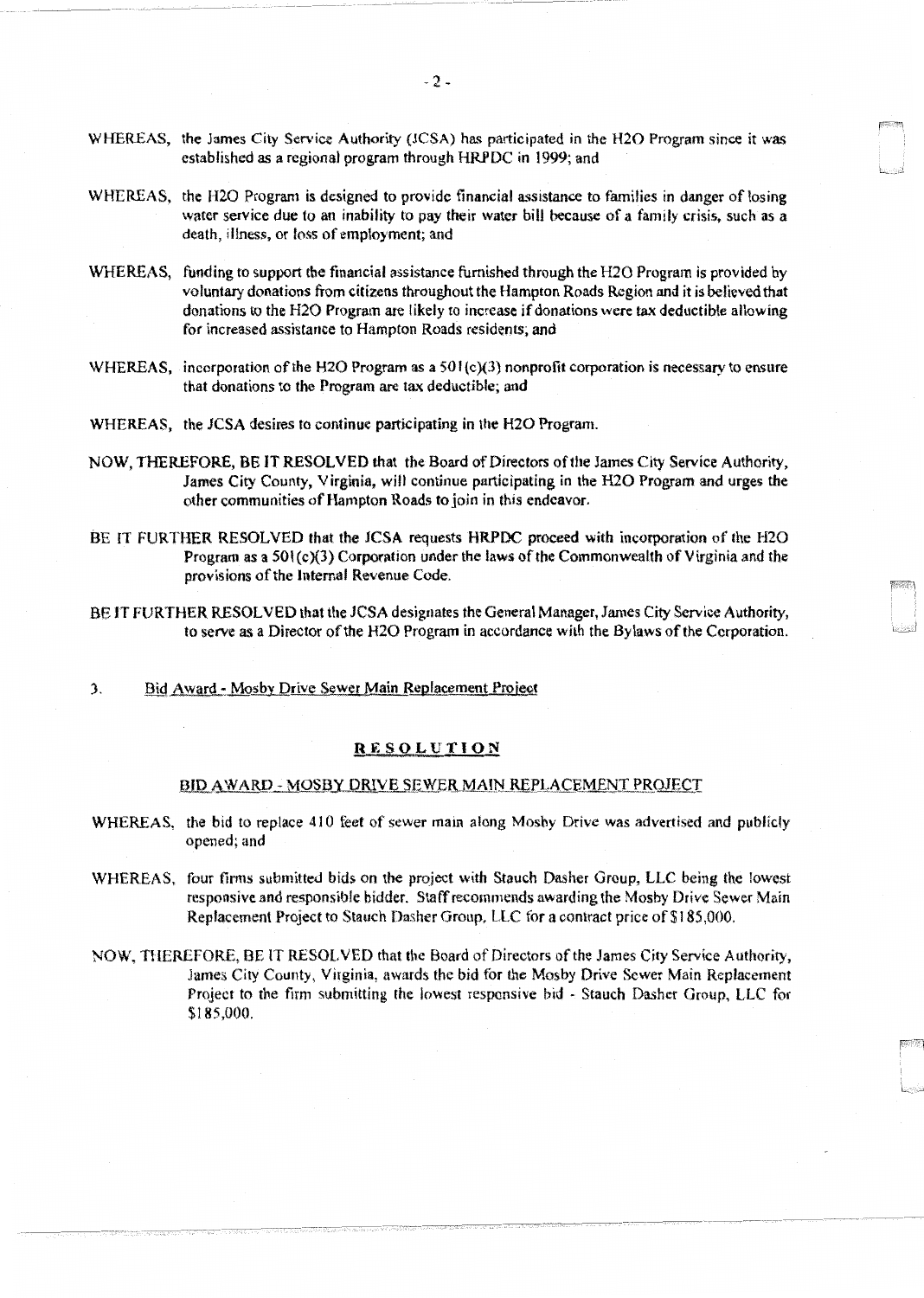#### **D. BOARD CONSlDERA TIONS**

#### Changes to the Regulations Governing Utility Service - FY 08 Utility Rates 1.

Mr. Smith stated this resolution reflected what was discussed at a Board's Budget Work Session on April 17, 2007, recommended a fee increase from \$300 to \$500 per bathroom fixture, and supports the budget as presented. He requested that the action on the fee related to lawn irrigation be deferred. Mr. Smith said that if the lawn irrigation fee was approved at that time, it would go into effect on July 1, 2007, and recommended that all changes become effective July I, 2007.

Mr. Icenhour made a motion to adopt the resolution.

Mr. Bradshaw stated this was a facility or infrastructure fee.

Mr. Smith stated this was correct.

On a roll call vote, the vote was: AYE: Bradshaw, McGlennon, Goodson, Icenhour, Harrison (5). NAY: (0).

### **RESQLUTION**

# CHANGES TO THE REGULATIONS GOVERNING UTILITY SERVICE

## FY 2008 UTILITY RATES

WHEREAS, the Board of Directors of the James City Service Authority conducted a public hearing on April t 0, 2007, for proposed changes to the Regulations Governing Utility Service.

NOW, THEREFORE, BE IT RESOLVED that the Board of Directors of the James City Service Authority, James City County,'Virginia, hereby adopts changes to the Water System Facility Charge, which is summarized below to become effective July 1, 2007.

Increase the Water System Facilities Charge:

*t\.* Residential 5/8-inch meter - \$500 per bathroom fixture.

- B. Mixed-use structures such as apartments, townhouses, timeshares, and residential condominium projects:
	- I} Individually meter each unit \$500 per bathroom fixture;
	- 2) Meter each building in multibuilding projects \$500 per bathroom fixture; or
	- 3) Master meter the entire project \$350 per bathroom fixture.

BE IT FURTHER RESOLVED. that the proposed amendments he made part of this resolution.

Resolution of Appropriation - James City Service Authority - FY 08  $2.$ 

Staff recommended adoption of the JCSA budget appropriation for FY 2008.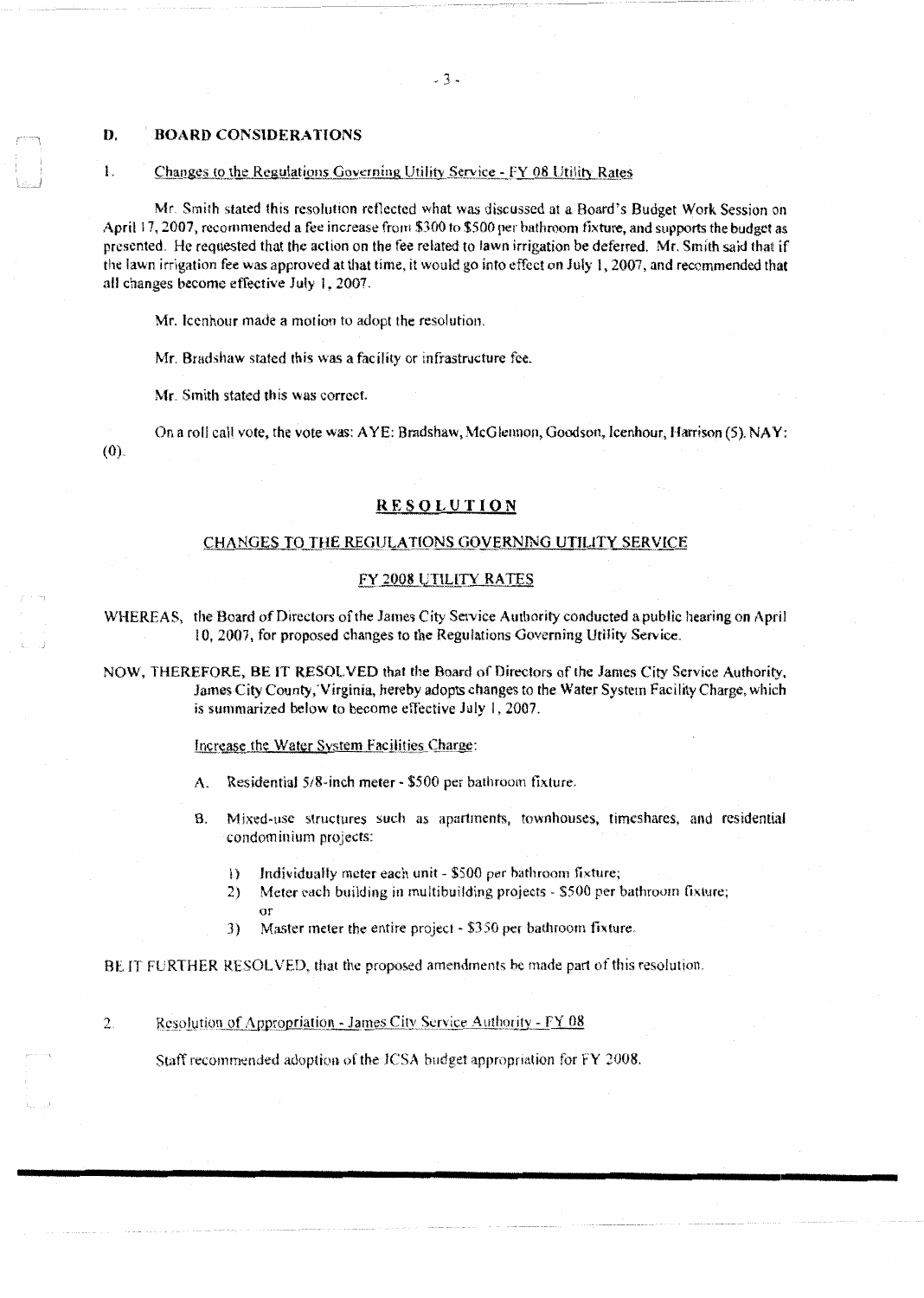Mr. McGlennon confirmed that this budget would not raise rates for water and sewer.

Mr. Smith stated that was correct

Mr. McGlennon made a motion to adopt the resolution.

On a roll call vote, the vote was: AYE: Bradshaw, McGlennon, Goodson, Icenhour, Harrison (5). NAY: (0).

## RESOLUTION OF APPROPRIATION

## JAMES CITY SERVICE AUTHORITY - FY 08

WHEREAS, the Secretary has prepared a proposed budget for the fiscal year beginning July I. 2007, and ending June 30, 2008; and

WHEREAS, the Board of Directors has considered said budget and does now propose to adopt the budget.

NOW, THEREFORE, BE IT RESOLVED by the Board of Directors of the James City Service Authority, James City County, Virginia, that the following amounts are hereby adopted and appropriated for operations and activities in the amounts as shown below:

l. The following amounts are hereby appropriated in the Water Fund:

| Water Fund - Revenue:                 |             |
|---------------------------------------|-------------|
| <b>Service Charges</b>                | \$6,704.198 |
| Water Fund - Expenditures:            |             |
| <b>Administration Fund Allocation</b> | \$2,391,949 |
| Operations and Maintenance            | 2,798,817   |
| Capital Equipment Outlay              | 129,800     |
| Debt Services Fund                    | 1,383,632   |
|                                       |             |

2. The following amounts are hereby appropriated in the Sewer Fund:

| Sewer Fund - Revenue:                 |             |
|---------------------------------------|-------------|
| <b>Service Charges</b>                | \$5,719,124 |
| Sewer Fund - Expenditures:            |             |
| <b>Administration Fund Allocation</b> | \$3,303,168 |
| Operations and Maintenance            | 2,355,956   |
| Capital Equipment Outlay              | 60,000      |
|                                       | \$5.719.124 |

3. That the following amounts are hereby appropriated for the funds as indicated below:

| ADMINISTRATIVE FUND     |             |
|-------------------------|-------------|
| Revenues:               |             |
| Allocated to Water Fund | \$2,391,949 |
| Allocated to Sewer Fund | 3,303,168   |
|                         | \$5,695,117 |